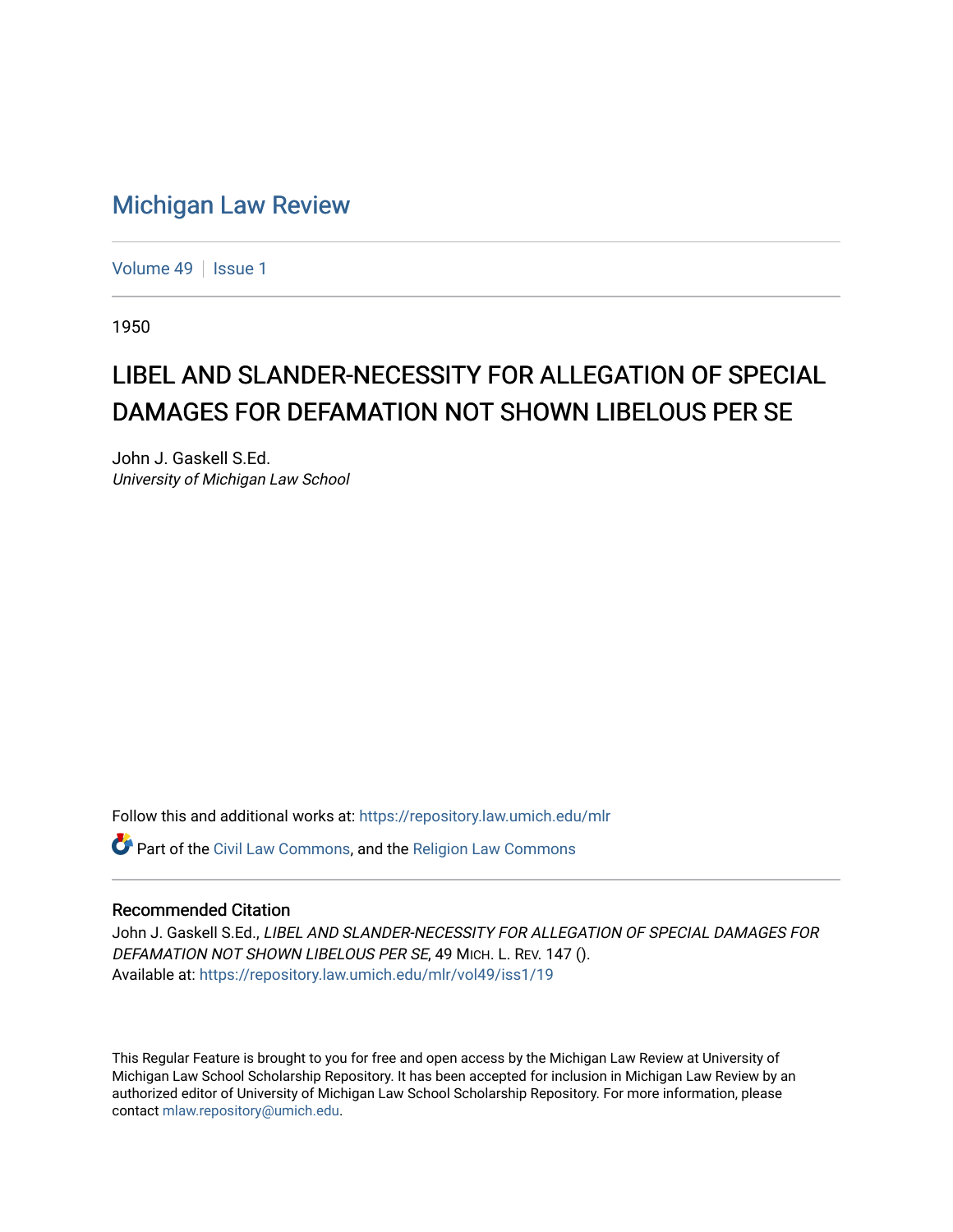1950] RECENT DECISIONS 147

LIBEL AND SLANDER-NECESSITY FOR ALLEGATION OF SPECIAL DAMAGES FOR DEFAMATION NOT SHOWN LIBELOUS PER SE-Defendants, the deacons, pastor, and clerk of the Gallatin Baptist Church, published to the church membership a letter to the plaintiff, an ordained minister of the Baptist Church, and a member of the Gallatin Church, requiring him to report and show cause why the hand of fellowship should not be withdrawn from him because of heresy. The plaintiff's complaint for libel set out the letter published, but a motion to dismiss for failure to state a cause of action was sustained by the circuit court on the grounds that there was no allegation of special damages to the plaintiff. On appeal, *held,* affirmed. In the absence of an allegation of some special loss or injury, the charge of "heresy" in a church disciplinary proceeding is not libelous and actionable per se. *Creekmore v. Runnels, et al.*, 359 Mo. 1020, 224 s.w. (2d) 1007 (1949).

All written defamation at common law was deemed necessarily to lead to damage, and consequently no damages had to be proved by the plaintiff to entitle him to recover.<sup>1</sup> The Missouri court has repudiated this doctrine, merging the slander and libel laws to the extent that only certain types of defamation are actionable without allegation of special damage to the plaintiff.2 Although the damages required to be alleged are defined in terms of loss or injury,<sup>3</sup> the court's statement in the principal case that "in some connotations a charge of 'heresy,' if its suggestive significance is explicitly set forth, would be injurious to a clergyman in his professional character and office,"4 raises a question whether the court was actually thinking about the requirement that the plaintiff show particular loss. The statement seems to refer to the doctrine that words not defamatory on their face may be shown defamatory by means of pleading extrinsic facts (the inducement) correlated to the language (the innuendo).<sup> $5$ </sup> ''Explicitly set forth" probably refers *to* a pleading requirement, rather than to the defendant's verbosity. If that is the case, then the requirement of special damages as ordinarily understood was not really in issue. Moreover, it would seem that a charge of heresy<sup>6</sup> by a Board of Deacons against its minister, even without elucidation through extrinsic facts, would "impute a lack of integrity or misconduct importing  $\ldots$  mental unfitness in him to discharge his duties as a clergyman."7 There are few decided cases dealing with defamations con-

1 Thorley v. Lord Kerry, 4 Taunt. 355, 128 Eng. Rep. 367 (1812).

2£by v. Wilson, 315 Mo. 1214, 289 S.W. 639 (1926); Seested v. Post Print. & Puhl. Co., 326 Mo. 559, 31 S.W. (2d) 1045 (1930).

3 Eby v. Wilson, supra note 2.

4 Principal case at 1025.

<sup>5</sup> Commonly referred to as "libel per quod" which has no logical relation to the matter of damages. PROSSER, TORTS 797 (1941); 35 MicH. L. REv. 500 (1937).

 $6$ "... a false opinion repugnant to some point of doctrine clearly revealed in Scripture, and either absolutely essential to the Christian faith, or at least of most high importance." 2 BURNS, ECCLESIASTICAL LAW 303 (1842); 2 PHILLIMORE, ECCLESIASTICAL LAW 842 (1895).

7 Principal case at 1024, citing Baldwin v. Walser, 41 Mo. App. 243 at 251 (1890).